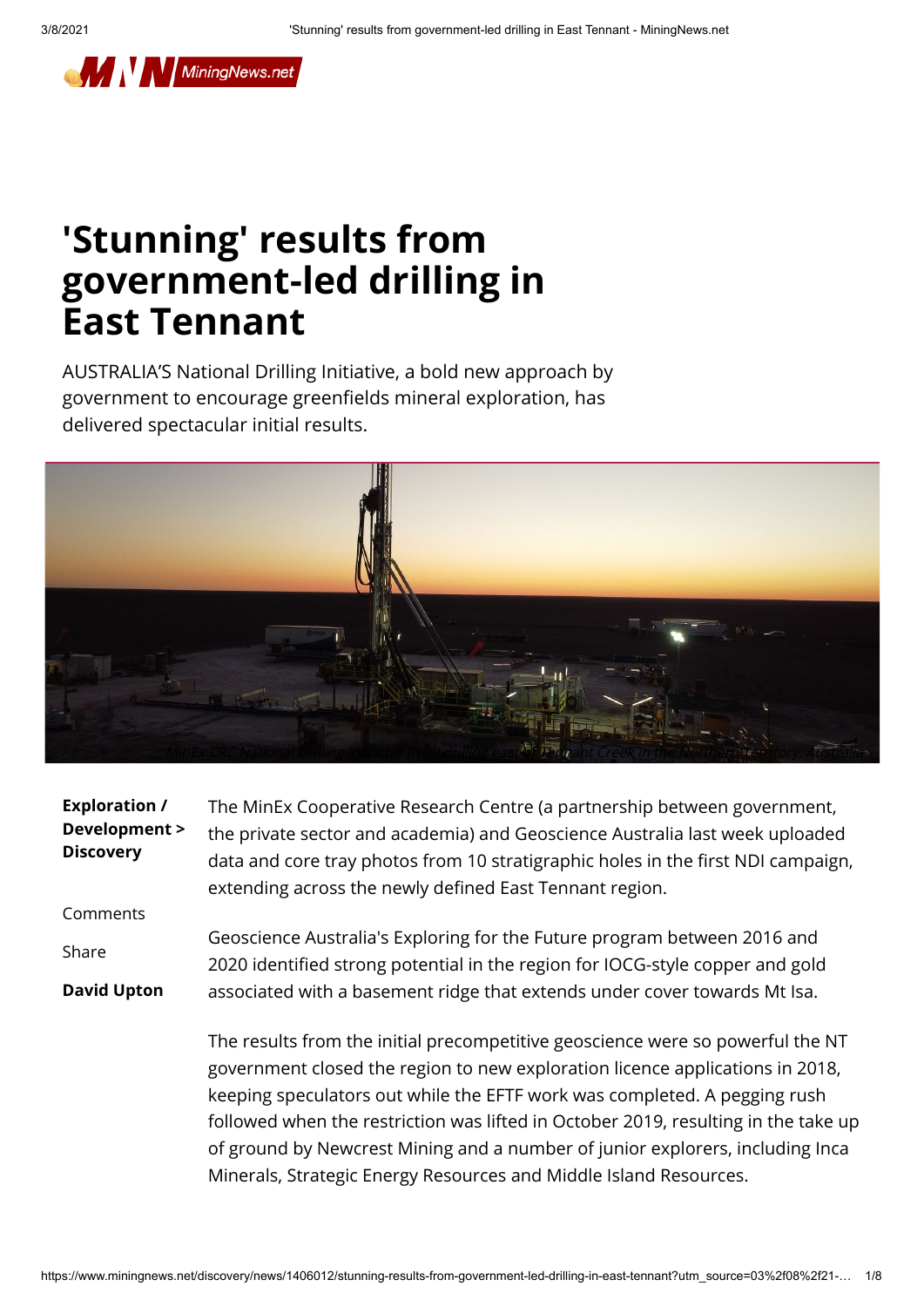In the process, MinEx CRC took up title to 2km-by-2km licences over drilling locations for the first NDI campaign.

The stratigraphic holes confirmed the pre-drill expectations about depth of cover and the presence of basement rocks that fit the model for IOCGs and potentially other mineral systems. This would be enough on its own to make the campaign a success, but the highlight is a direct hit of copper and possibly gold mineralisation at the fourth hole (NDIBK04), about 40km northeast of the Barkly Roadhouse, within Inca Minerals' EL 32293.

In an ASX release today, Inca reported drill holes 1 and 4 intersected signicant intervals of sulphides with IOCG affinities. Hole 4 had widespread sulphides below 89.5m to the end of hole at 416.3m, including pyrite, pyrrhotite, marcasite, chalcopyrite (a copper sulphide) and arsenopyrite. There was also some galena (lead sulphide) and bornite (another copper sulphide).

Inca managing director, Ross Brown, said the government drilling had "revealed some stunning new geology for the East Tennant area".

"The presence of broad sequences of veined and altered rocks with ore-forming copper minerals below thin cover has certainly exceeding expectations and is a very exciting development for this highly prospective but under-explored province," Brown said.

Inca's regional exploration manager, Rob Heaslop, said he was excited by the NDI results, particularly for the fourth hole. "We're very pleased with the outcome that validated the IOCG prospectivity of the whole region, and to be an early mover."

He said the NDI results would have a big impact on Inca's exploration program. "We have already engaged our geophysical consultancy to do a full review of all the precompetitive data and work that into detailed magnetics we flew last year on both FFE and FF projects. We will be pulling the strings together on all of that info and the outcome from that review will really dictate what we do next. We're fairly confident that will be ground gravity surveying over selected targets and hopefully reconnaissance drilling as well this year," Heaslop said.

Middle Island managing director Rick Yeates said he could "certainly see why there has been so much excitement around it, and anticipation".

"I think the drill results are fascinating from a stratigraphic perspective as well as an economic perspective," he said.

Middle Island drew attention to its East Tennant program in December with the discovery of high-grade secondary copper (up to 76.2%, based on portable X-ray fluorescence) at its Crosswinds prospect in EL 32297. The discovery was made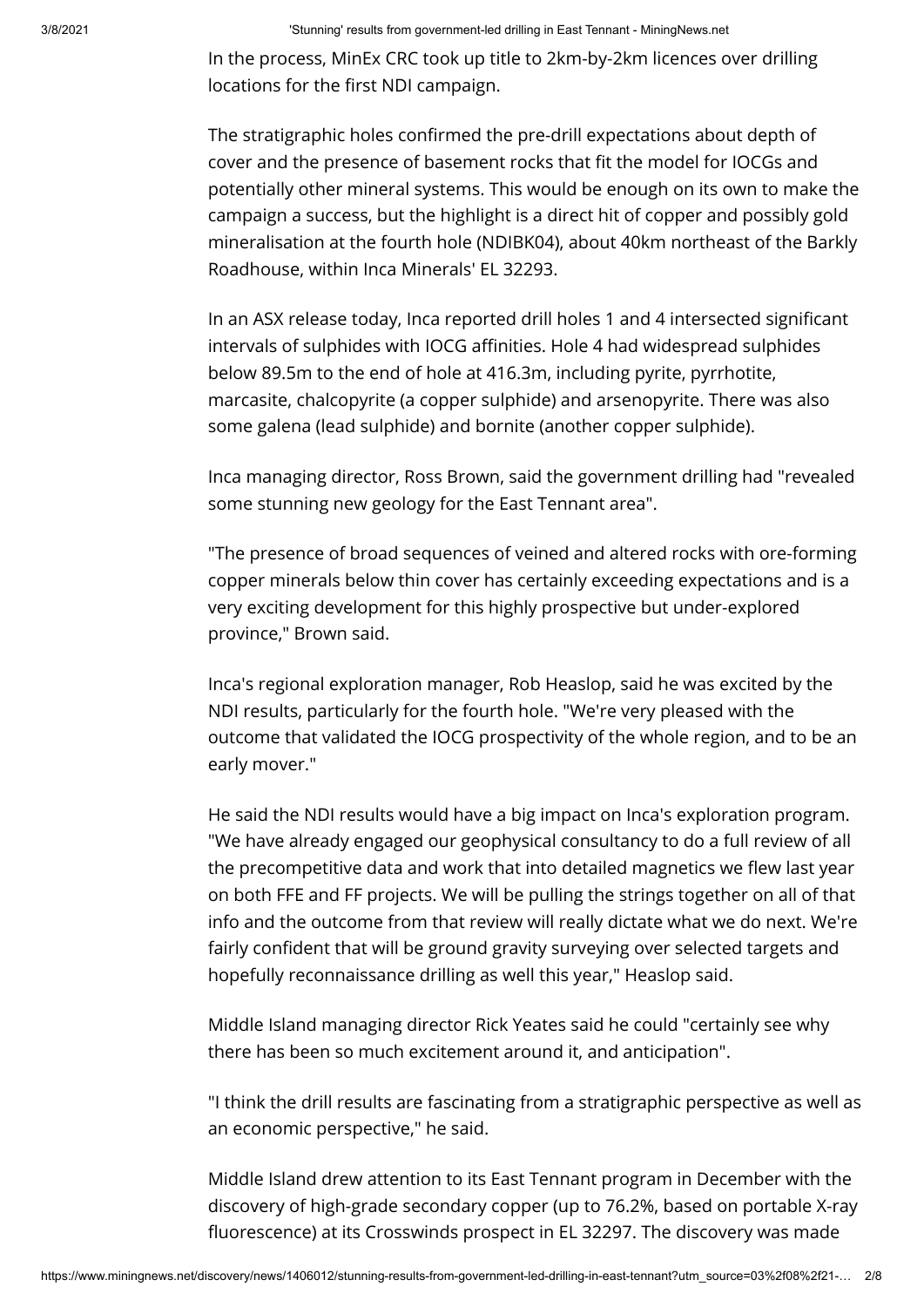just by inspecting cuttings of a table drain alongside the Barkly Highway.

"Like our Crosswinds discovery, it's extremely encouraging to be getting copper sulphide mineralisation within at least one of those holes, particularly given they were drilled for stratigraphic purposes rather than discovery purposes. I think that helps create a rising tide on which all boats rise. We're all benefiting from each other's success out there and it just helps build the opportunity, which is really quite exciting," Yeates said.

Strategic Energy Resources executive chairman, Stuart Rechner, said the company was excited by the "stunning results" from the NDI program, which had "broken the ground" by comprehensively

**NDI drilling core sample from hole 4 at a depth of 251m, showing a chalcopyrite-pyrite vein and parallel veinlets**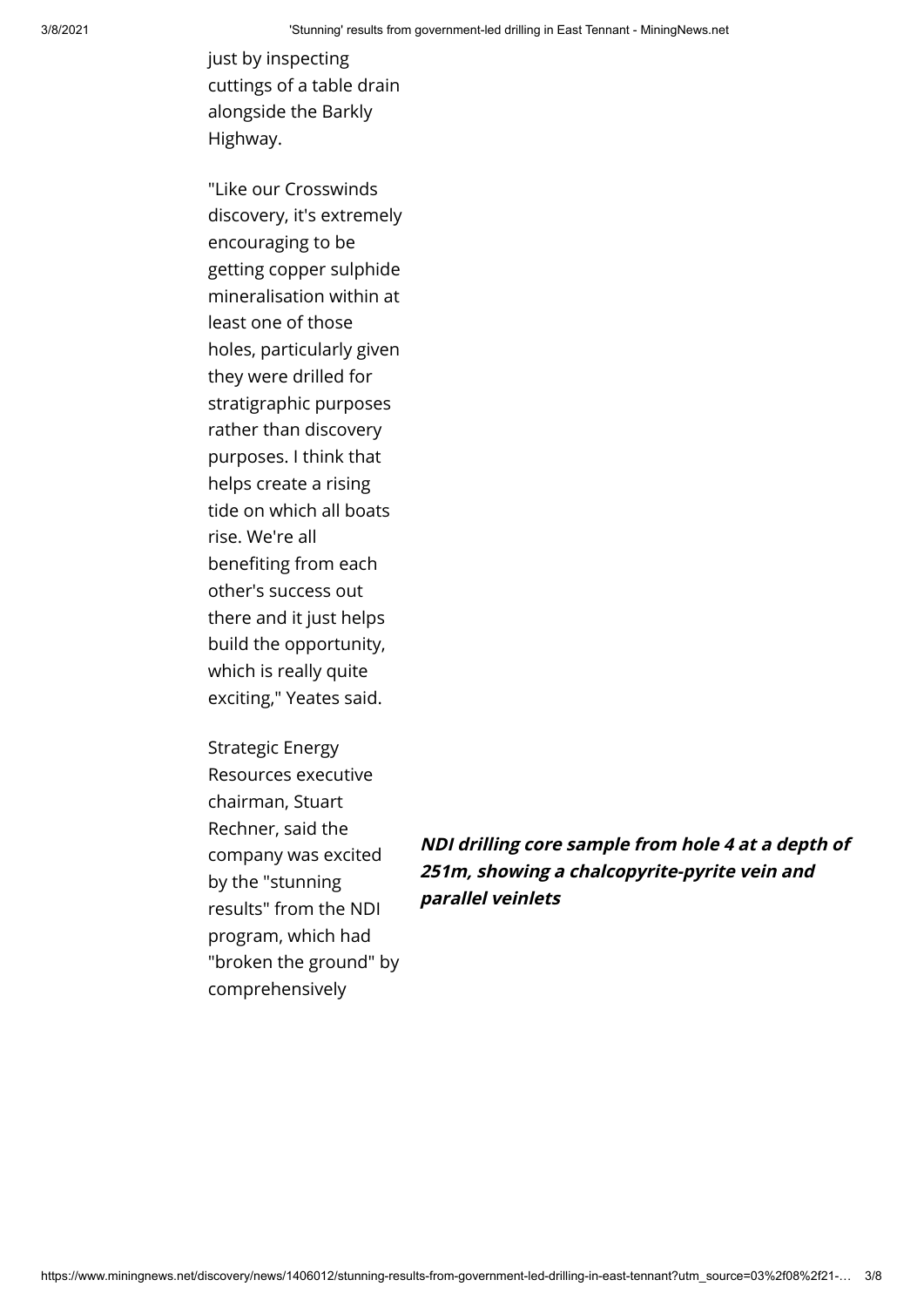

demonstrating prospectivity and mineral fertility.

"The collaborative and multidisciplinary work of the MinEx CRC, Geoscience Australia, the NTGS and the Exploring for the Future program is an essential catalyst for this kind of exploration, which will lead to the mines of tomorrow.

"Exploration is getting harder and heading deeper under cover, and the market struggles to finance the kind of large-scale programs necessary to open and explore new provinces in a comprehensive way."

Rechner said the EFTF program led Strategic to make a significant investment in northern Australia, including the East Tennant region. The company had already completed multiple large-scale, detailed ground gravity surveys across East Tennant ahead of a major drilling program, beginning mid-year.